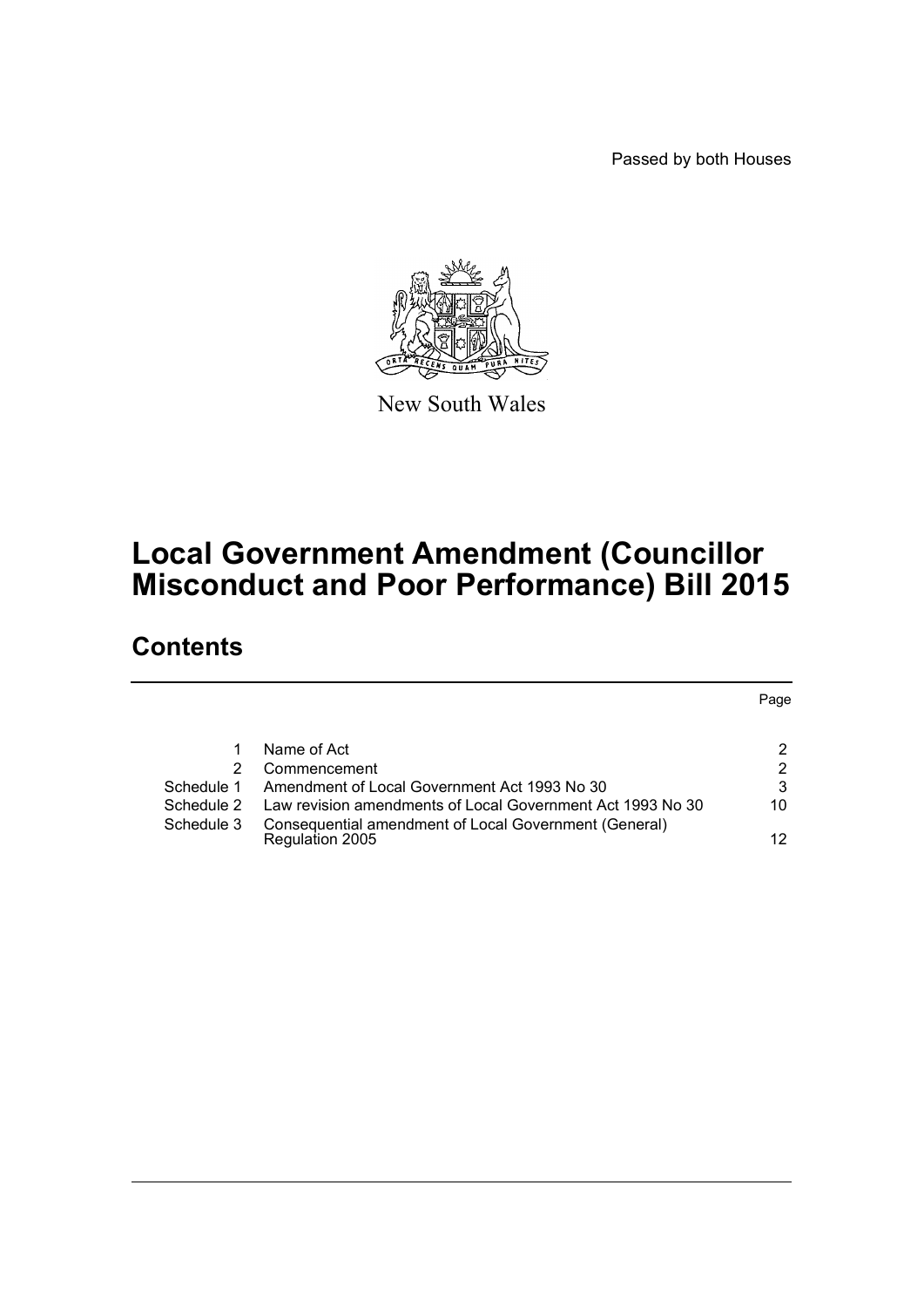*I certify that this public bill, which originated in the Legislative Assembly, has finally passed the Legislative Council and the Legislative Assembly of New South Wales.*

> *Clerk of the Legislative Assembly. Legislative Assembly, Sydney,* , 2015



New South Wales

# **Local Government Amendment (Councillor Misconduct and Poor Performance) Bill 2015**

Act No , 2015

An Act to amend the *Local Government Act 1993* to modify the legislative scheme for dealing with councillor misconduct and poor performance and council maladministration, and for law revision purposes; and to make consequential amendments to the *Local Government (General) Regulation 2005*.

*I have examined this bill and find it to correspond in all respects with the bill as finally passed by both Houses.*

*Assistant Speaker of the Legislative Assembly.*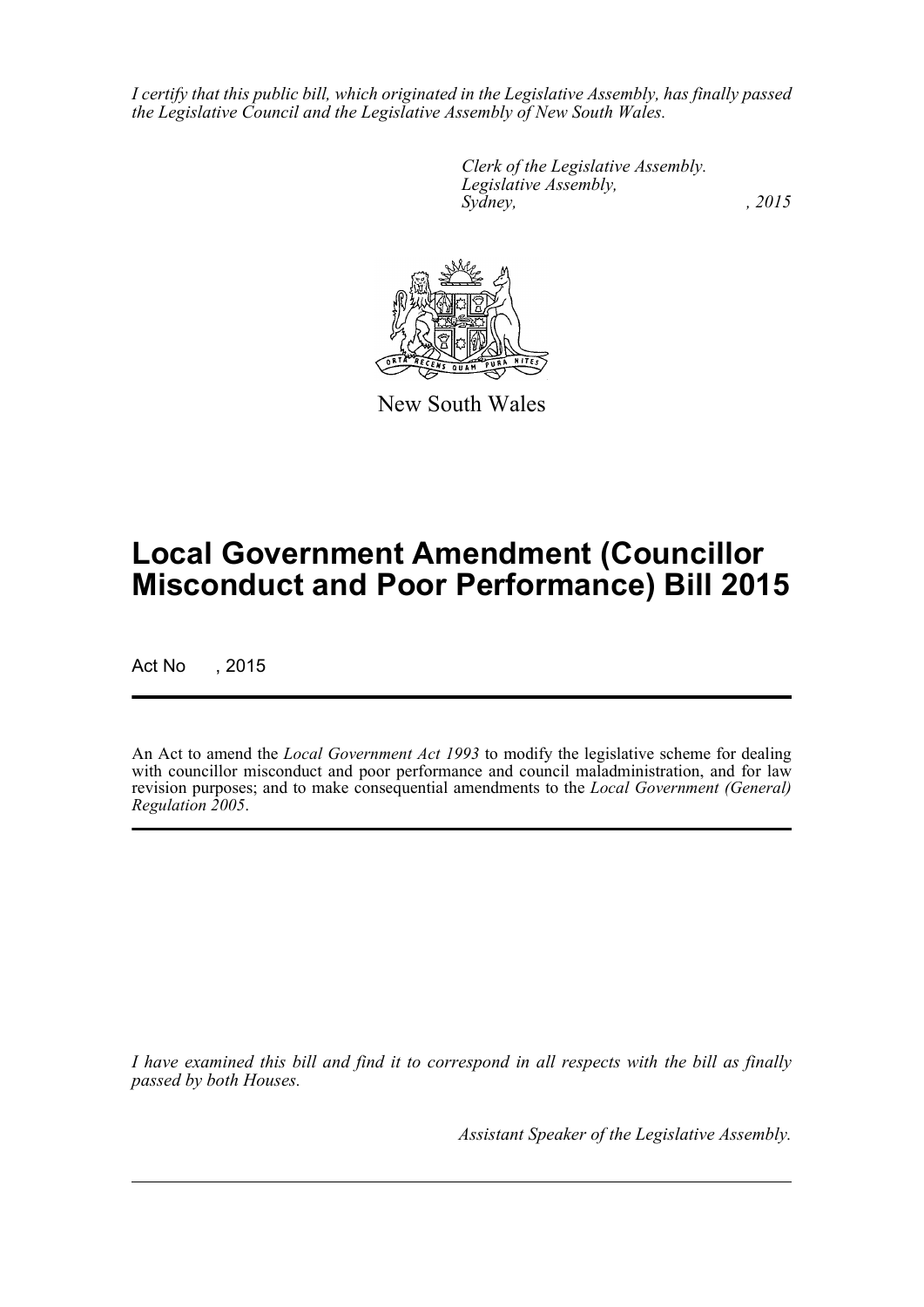Local Government Amendment (Councillor Misconduct and Poor Performance) Bill 2015 [NSW]

## <span id="page-2-0"></span>**The Legislature of New South Wales enacts:**

## **1 Name of Act**

This Act is the *Local Government Amendment (Councillor Misconduct and Poor Performance) Act 2015*.

## <span id="page-2-1"></span>**2 Commencement**

This Act commences on a day or days to be appointed by proclamation.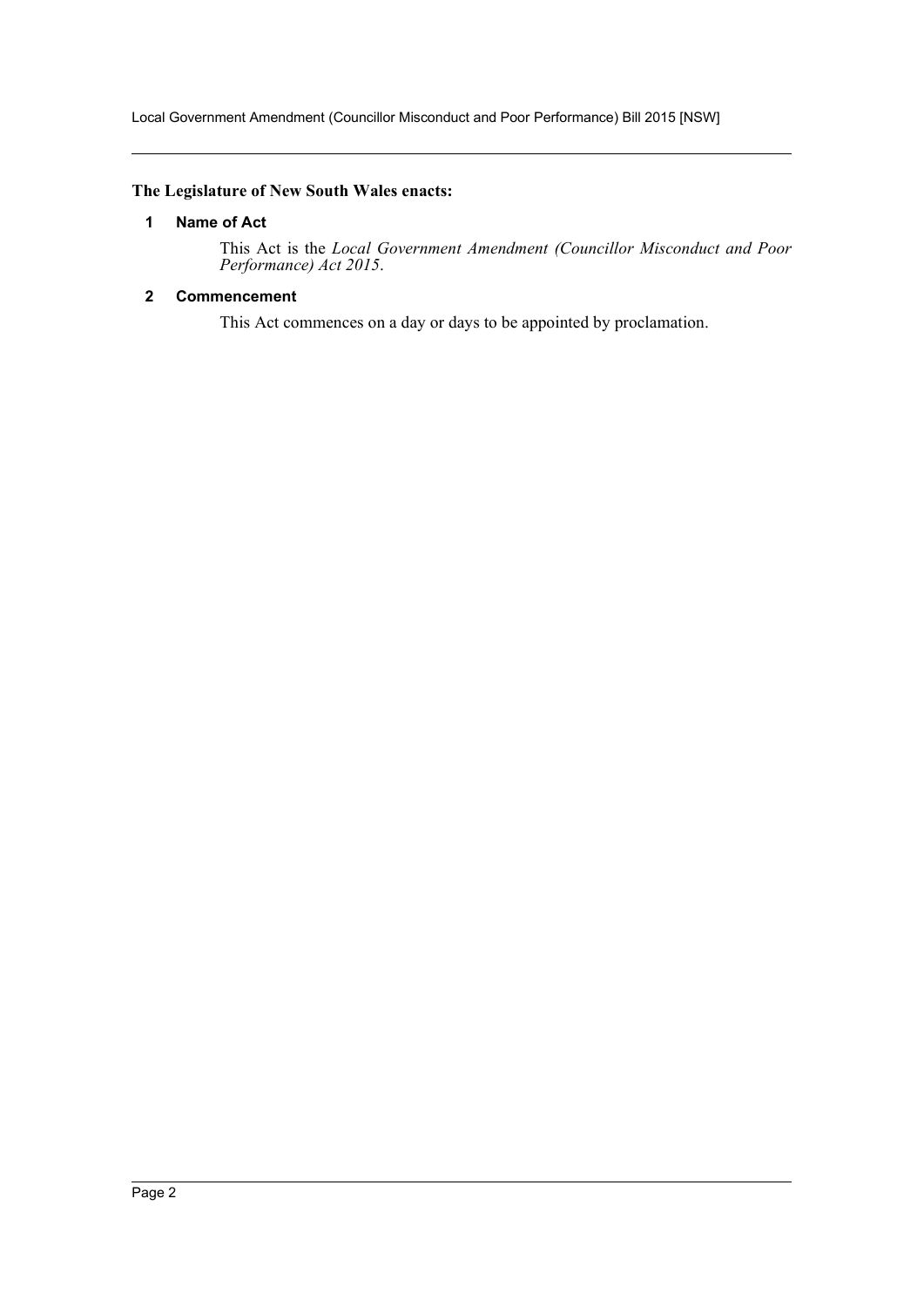Local Government Amendment (Councillor Misconduct and Poor Performance) Bill 2015 [NSW] Schedule 1 Amendment of Local Government Act 1993 No 30

## <span id="page-3-0"></span>**Schedule 1 Amendment of Local Government Act 1993 No 30**

#### **[1] Section 234 When does a vacancy occur in a civic office?**

Insert "or as a consequence of a compliance order under section 438HA" after "suspended under this Act" in section 234  $(1)$   $(d)$ .

#### **[2] Section 275 Who is disqualified from holding civic office?**

Insert after section 275 (1):

(1A) If:

- (a) an order for suspension from civic office for misconduct is made (after the commencement of this subsection) against a person under this Act by the Departmental Chief Executive or the Civil and Administrative Tribunal on a referral from the Departmental Chief Executive, and
- (b) it is the third or subsequent such order that has been made against the person (including orders made before the commencement of this subsection),

the person is disqualified from holding civic office for 5 years after the date the order takes effect.

## **[3] Section 434 Council's response to report**

Omit "40 days" from section 434 (1). Insert instead "28 days".

## **[4] Section 434 (2) (b)**

Omit "40-day". Insert instead "28-day".

#### **[5] Section 438A Performance improvement order**

Insert after section 438A (6):

(6A) The Minister may vary a performance improvement order (and, if an order is varied, a reference in this Act to the order is a reference to the order as varied).

## **[6] Section 438A (7)**

Insert ", or the variation of a performance improvement order," after "order".

## **[7] Section 438A (7A)**

Insert after section 438A (7):

(7A) The making of a performance improvement order, or the fact that such an order is in force, does not derogate from a power of the Minister or any other person to make any other order or take any other action under this Act.

#### **[8] Section 438C Minister to give notice of intention to issue or vary performance improvement order**

Insert "or vary" after "issue" in section 438C (1).

## **[9] Section 438C (2)**

Omit "The".

Insert instead "If it is proposed to issue a performance improvement order, the".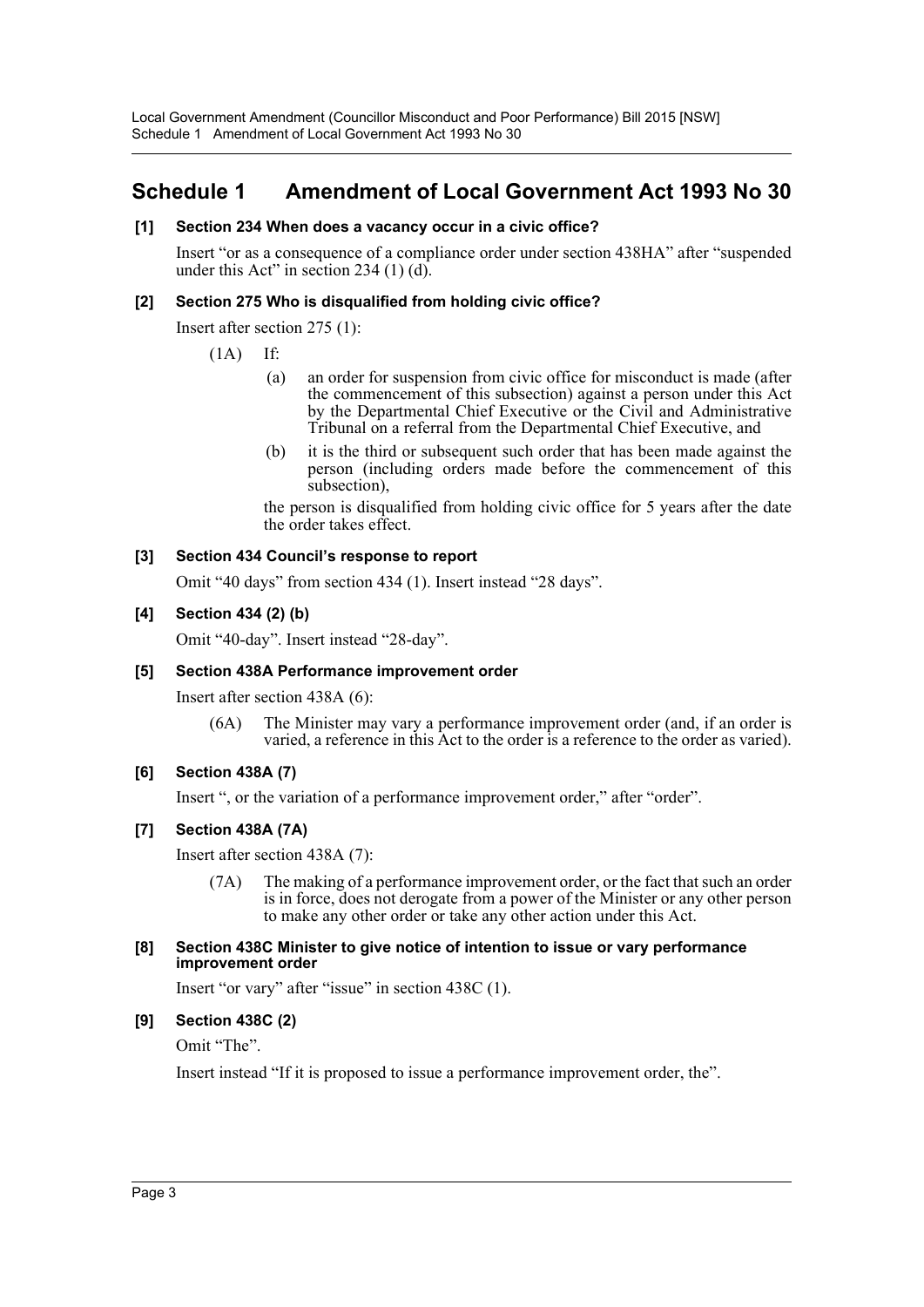Local Government Amendment (Councillor Misconduct and Poor Performance) Bill 2015 [NSW] Schedule 1 Amendment of Local Government Act 1993 No 30

## **[10] Section 438C (2A)**

Insert after section 438C (2):

- (2A) If it is proposed to vary a performance improvement order, the notice is to specify the following:
	- (a) the terms of the proposed variation,
	- (b) the reasons why it is proposed to vary the order.

## **[11] Section 438C (3)**

Insert "or variation" after "order".

## **[12] Section 438C (4)**

Omit the subsection. Insert instead:

(4) The notice is to specify a consultation period of not less than 7 days from the date the notice is served on the council.

## **[13] Section 438C (5) (a)**

Insert "or proposed variation" after "order".

#### **[14] Section 438C (5) (b)**

Insert "or proposed variation" after "order".

## **[15] Section 438C (6)**

Insert "or vary" after "issue".

#### **[16] Section 438C (6) (b)**

Insert "or varied" after "issued".

#### **[17] Section 438F Compliance report**

Omit section 438F (1). Insert instead:

(1) A council must provide the Minister with written reports on its compliance with a performance improvement order as required by the order.

#### **[18] Section 438G Appointment of temporary adviser**

Insert after section 438G (4):

- (4A) If a council fails to give a temporary adviser an opportunity to comment on a compliance report as required by section 438H, the temporary adviser is to inform the Minister of that fact and give the Minister a report on the council's compliance with the performance improvement order.
- (4B) If a council fails to give the Minister a compliance report as required by section 438F, the temporary adviser is to give the Minister a report on the council's compliance with the performance improvement order.

#### **[19] Section 438HA**

Insert after section 438H:

#### **438HA Enforcement of performance improvement order against councillor**

(1) The Departmental Chief Executive may (and must at the request of the Minister) arrange for a departmental report to be prepared as to whether a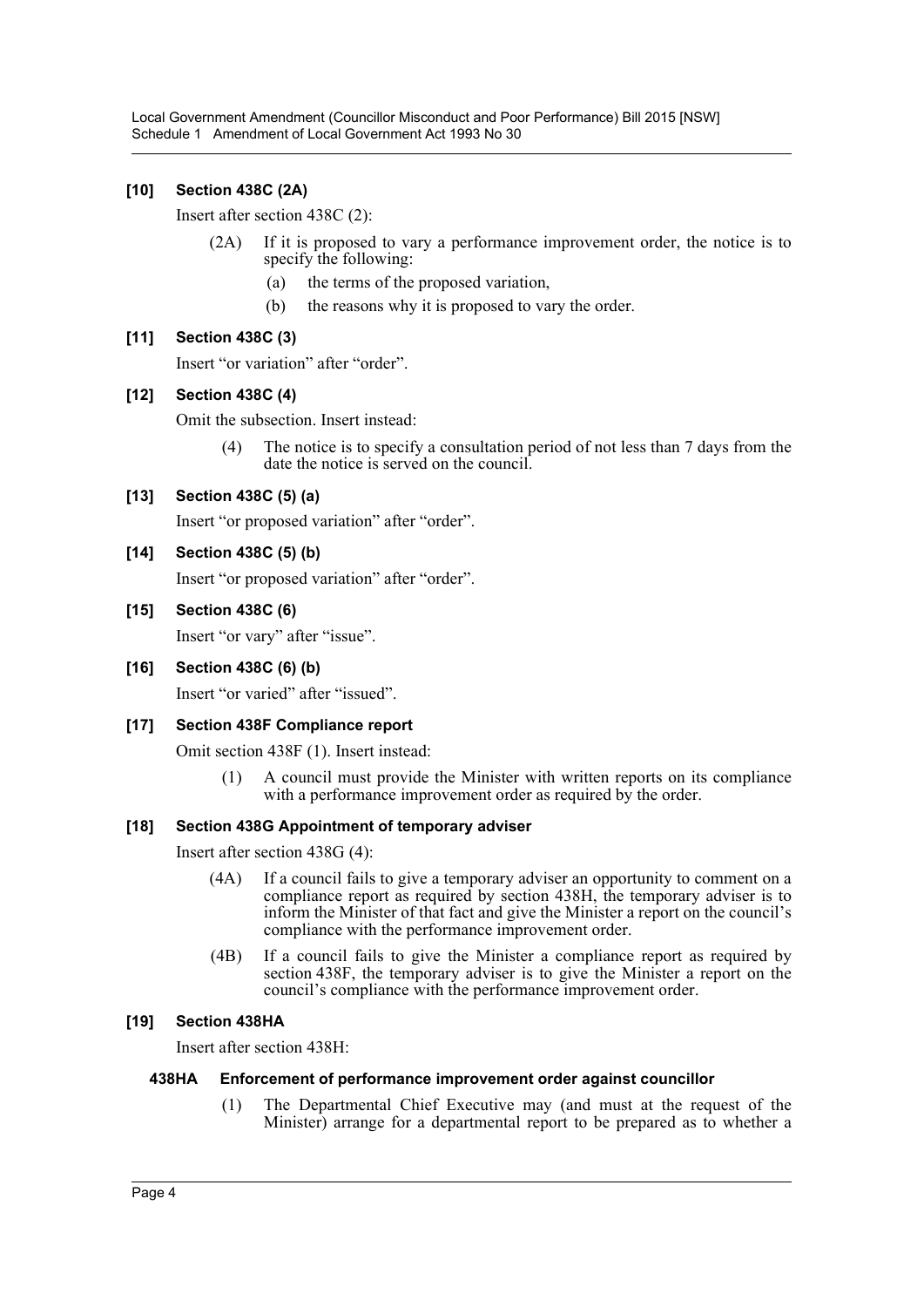councillor has failed to take action as required by a performance improvement order.

- (2) The Minister may, on receipt of a departmental report finding that a councillor has failed to take action as required by a performance improvement order, issue a compliance order to the councillor.
- (3) A compliance order:
	- (a) must identify the action that the councillor is required to take by a performance improvement order but has failed to take, and
	- (b) must, if the councillor is to be allowed to use council facilities, or be paid any amount, for the purposes of the councillor taking that action, specify the extent to which the councillor may use council facilities or the amount that may be paid (as the case requires), and
	- (c) must specify the period (not exceeding 3 months) for which it is to remain in force.
- (4) The Minister may, by written notice to the councillor, extend the period for which a compliance order remains in force, but not so that the order remains in force for a total period of more than 6 months.
- (5) Before issuing a compliance order to a councillor, the Minister is to:
	- (a) give the councillor written notice:
		- (i) specifying the action that the councillor has failed to take as required by a performance improvement order, and
		- (ii) specifying that the Minister proposes to issue a compliance order to the councillor, and
		- (iii) inviting the councillor to make submissions within a specified period (of not less than 7 days) about why the order should not be made, and
	- (b) consider any submissions made by the councillor in accordance with the notice.
- (6) The Minister is to withdraw a compliance order if satisfied that the councillor has taken the action specified in the compliance order.
- (7) While a compliance order is in force against a councillor, the councillor:
	- (a) is not entitled to exercise any of the functions of the councillor other than as necessary to take the action specified in the compliance order, and
	- (b) is not entitled to any fee or other remuneration, or to the payment of expenses or to the use of council facilities, to which he or she would otherwise be entitled as a councillor, except as specified in the compliance order.
- (8) The Minister may:
	- (a) instead of taking action under this section against a councillor, or
	- (b) after taking action under this section against a councillor, or
	- (c) while a compliance order is in force against a councillor,

request the Departmental Chief Executive to refer the matter to the Civil and Administrative Tribunal for consideration.

(9) A matter is referred to the Tribunal under this section by means of a report presented to the Tribunal by the Departmental Chief Executive and containing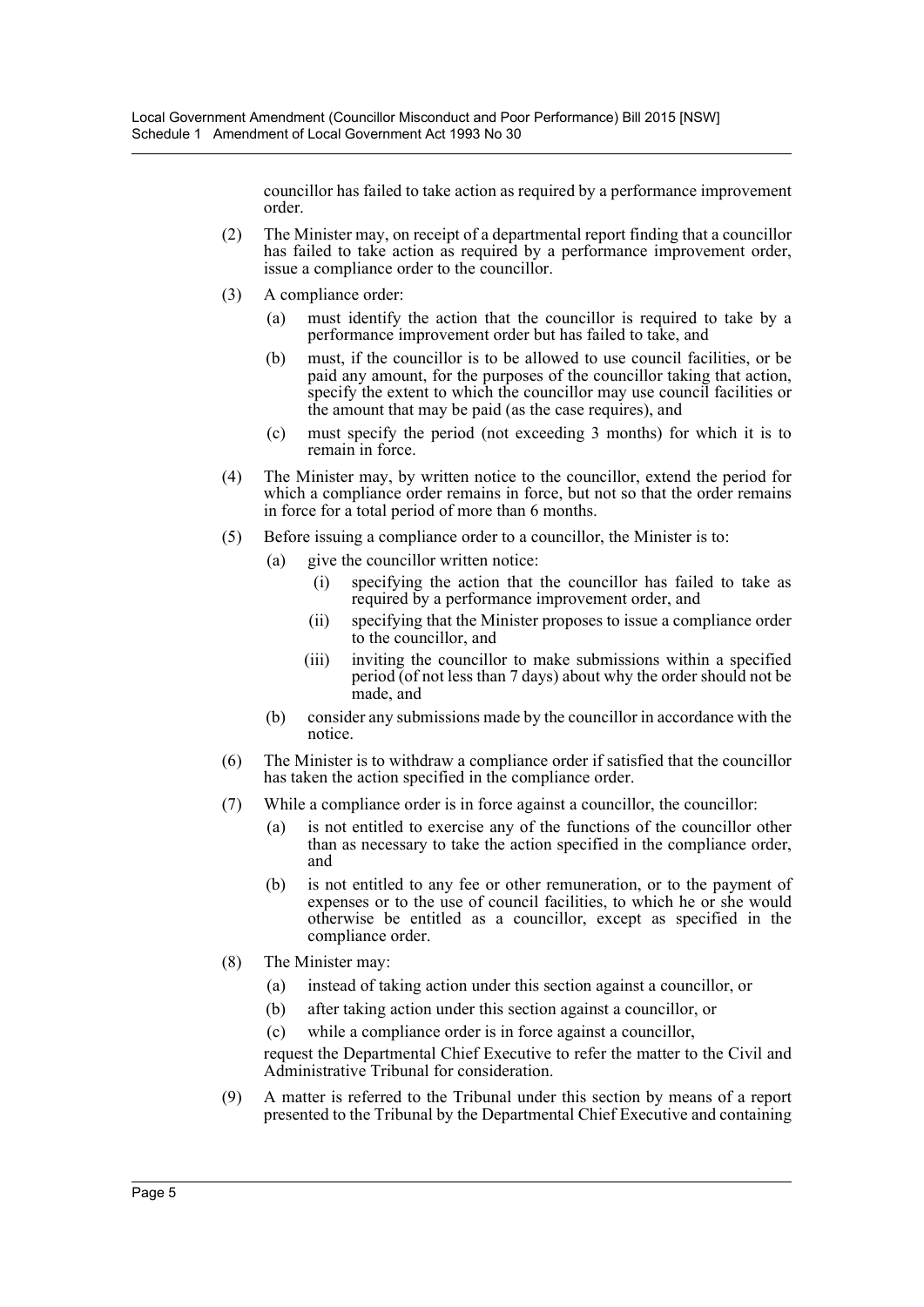or accompanied by such material and observations as the Departmental Chief Executive thinks fit.

- (10) The Departmental Chief Executive is to notify the councillor concerned of any request to refer the matter to the Tribunal.
- (11) For the purposes of this section and Part 3 of Chapter 14, failure by a councillor to take action as required by a performance improvement order is to be taken to be misconduct.
- (12) The regulations may make provision for or with respect to the reference of matters to the Tribunal under this section.

#### **[20] Section 440B Dismissal and disqualification from civic office for serious corrupt conduct**

Insert after section 440B (1):

 $(1A)$  If:

- (a) a recommendation has been made as referred to in subsection (1) (a) about a person, and
- (b) the person has since ceased to hold civic office, and
- (c) the Minister advises the Governor that disqualification of the person from holding civic office is necessary in order to protect the public standing of councils and the proper exercise of their functions,

the Governor may disqualify the person from holding civic office for a period not exceeding 5 years.

## **[21] Section 440B (2)**

Insert "or disqualification" after "dismissal".

## **[22] Section 440B (2)**

Insert "or disqualified" after "dismissed".

## **[23] Section 440C Temporary suspension from civic office for serious corrupt conduct**

Insert after section 440C (4):

- (4A) However, if the suspension is based on a recommendation made by the Independent Commission Against Corruption or an admission made by the person and the person commences proceedings relating to the recommendation or admission:
	- (a) the suspension remains in effect while those proceedings and any related proceedings for review or appeal are dealt with, and
	- (b) subsection (4) (a) applies as if the reference to 6 months after the suspension were a reference to 6 months after those proceedings and any related proceedings for review or appeal are finally dealt with or withdrawn.

#### **[24] Section 440D Temporary suspension of staff in connection with serious corrupt conduct**

Insert after section 440D (4):

(4A) However, if the suspension is based on a recommendation made by the Independent Commission Against Corruption or an admission made by the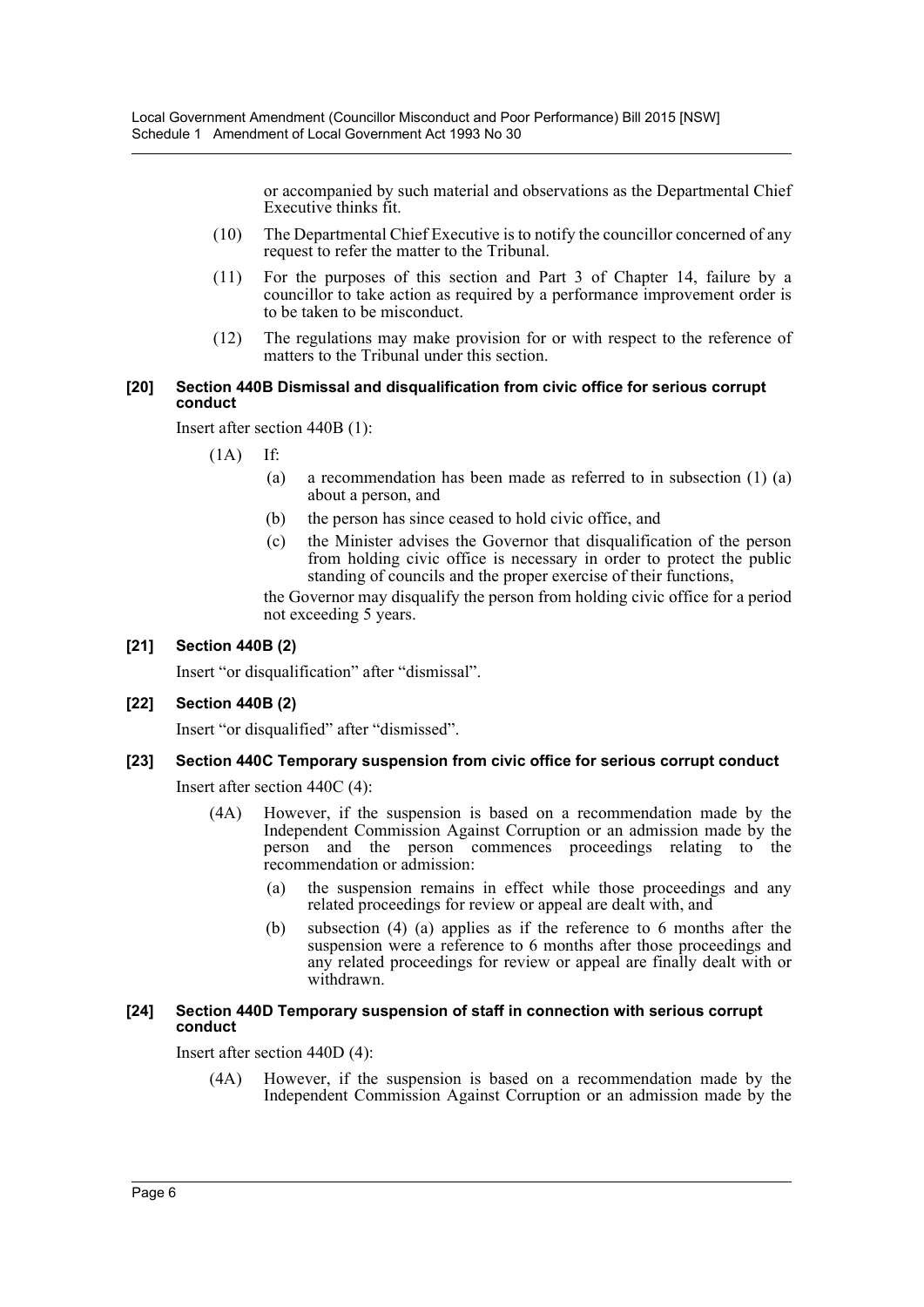person and the person commences proceedings relating to the recommendation or admission:

- (a) the suspension remains in effect while those proceedings and any related proceedings for review or appeal are dealt with, and
- (b) subsection (4) (a) applies as if the reference to 6 months after the suspension were a reference to 6 months after those proceedings and any related proceedings for review or appeal are finally dealt with or withdrawn.

## **[25] Section 440F Definitions**

Insert after paragraph (d) of the definition of *misconduct* in section 440F (1):

(e) an act or omission of the councillor intended by the councillor to prevent the proper or effective functioning of the council or a committee of the council.

#### **[26] Section 440G Formal censure of councillor for misconduct**

Omit section 440G (2).

#### **[27] Section 440H Departmental Chief Executive may investigate or seek report on misconduct of councillor**

Omit "relevant" from section 440H (3).

#### **[28] Section 440H (3A)**

Insert after section 440H (3):

- (3A) However, the Departmental Chief Executive is to withdraw the direction if it appears to the Departmental Chief Executive that:
	- (a) the person does not consent to compliance with the direction, and
	- (b) the person would not, in court proceedings, be required to comply with a similar direction on grounds of privilege against self-incrimination or legal professional privilege, and
	- (c) the privilege is not a privilege in favour of a public authority or former public authority,

(and, if the direction is required to be withdrawn, the person is not guilty of an offence against section 661).

#### **[29] Section 440H (5A)**

Insert after section 440H (5):

- (5A) The Departmental Chief Executive may arrange for a departmental report to be prepared about whether a councillor has engaged in misconduct without an investigation being carried out under this section if:
	- (a) the matter has been referred to the Departmental Chief Executive by the council and the Departmental Chief Executive is of the opinion that the report may be based on the findings of an investigation conducted by or on behalf of the council, or
	- (b) the Departmental Chief Executive is of the opinion that the alleged misconduct, if proven, would be minor in nature and, were it to warrant disciplinary action, the disciplinary action would be comprised only of counselling or reprimanding the councillor, or
	- (c) the Departmental Chief Executive otherwise considers it appropriate to do so.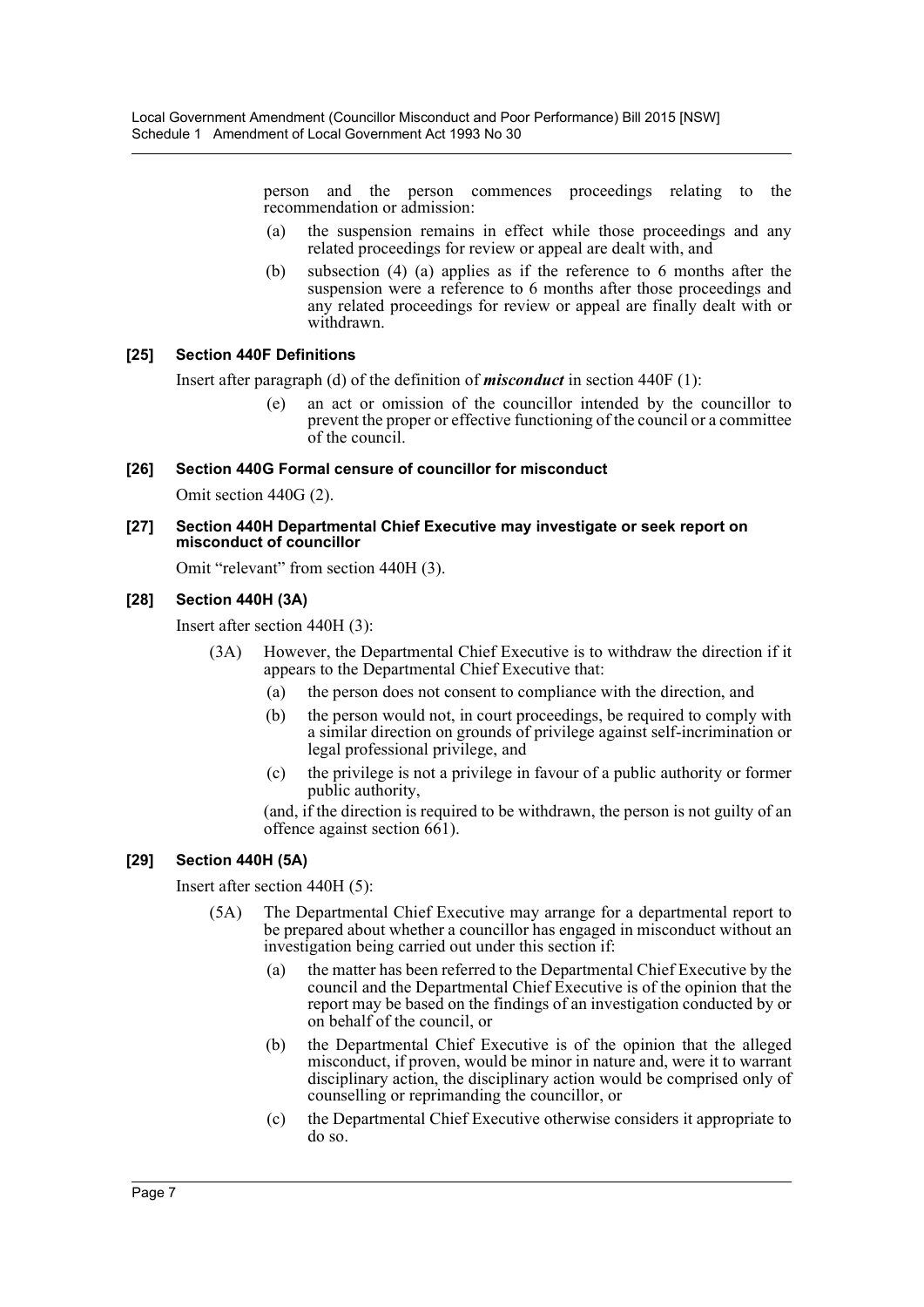Local Government Amendment (Councillor Misconduct and Poor Performance) Bill 2015 [NSW] Schedule 1 Amendment of Local Government Act 1993 No 30

#### **[30] Section 440H (9), definition of "relevant person"**

Omit the definition.

#### **[31] Section 440I Departmental Chief Executive may take disciplinary action for misconduct**

Insert after section 440I (3):

- (3A) Before taking disciplinary action against a councillor, the Departmental Chief Executive is to:
	- (a) give the councillor written notice:
		- (i) specifying the grounds on which it is proposed to take disciplinary action against the councillor, and
		- (ii) specifying the disciplinary action that the Departmental Chief Executive proposes to take against the councillor, and
		- (iii) inviting the councillor to make submissions within a specified period (of not less than 14 days) about the proposal, and
	- (b) consider any submissions made by the councillor in accordance with the notice.

#### **[32] Section 440L Appeals against disciplinary action**

Insert "(other than disciplinary action comprised only of counselling or reprimanding)" after "disciplinary action" where firstly occurring in section 440L (1).

#### **[33] Section 440L (3A)**

Insert after section 440L (3):

(3A) If the Tribunal stays a decision for suspension of a councillor for misconduct that has resulted or will result in disqualification from civic office under section 275 (1A), the disqualification ceases to have effect or does not take effect (as the case requires) until such time as the appeal is finally determined or withdrawn.

#### **[34] Section 440L (6)**

Insert "and any disqualification that resulted from the suspension ceases to have effect" after "the councillor".

#### **[35] Section 451 Disclosure and presence in meetings**

Insert after section 451 (4) (a):

(a1) the pecuniary interest arises only because of an interest of the councillor in the councillor's principal place of residence or an interest of another person (whose interests are relevant under section 443) in that person's principal place of residence, and

#### **[36] Chapter 14, Part 3, heading**

Insert "**and proceedings before NCAT**" after "**non-disclosure**".

**[37] Section 470A NCAT to decide whether or not to conduct proceedings into a referred matter relating to misconduct**

Insert "438HA or" after "section" in section 470A (1).

## **[38] Section 470B Circumstances in which NCAT may dispense with hearing**

Insert "438HA or" after "section" in section 470B (1).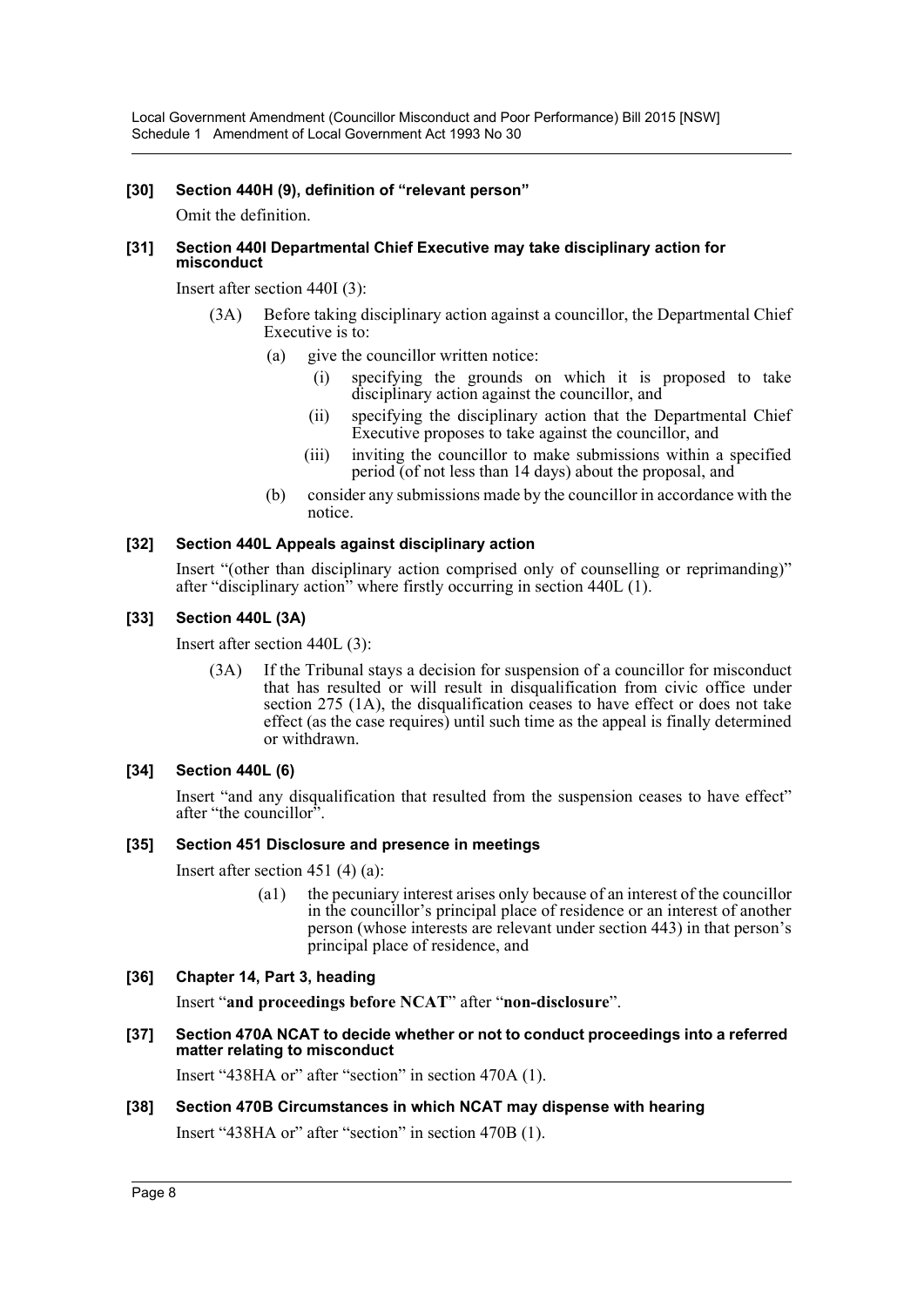## **[39] Section 482A Decision of NCAT—misconduct matters**

Insert "438HA or" after "under section" in section 482A (1).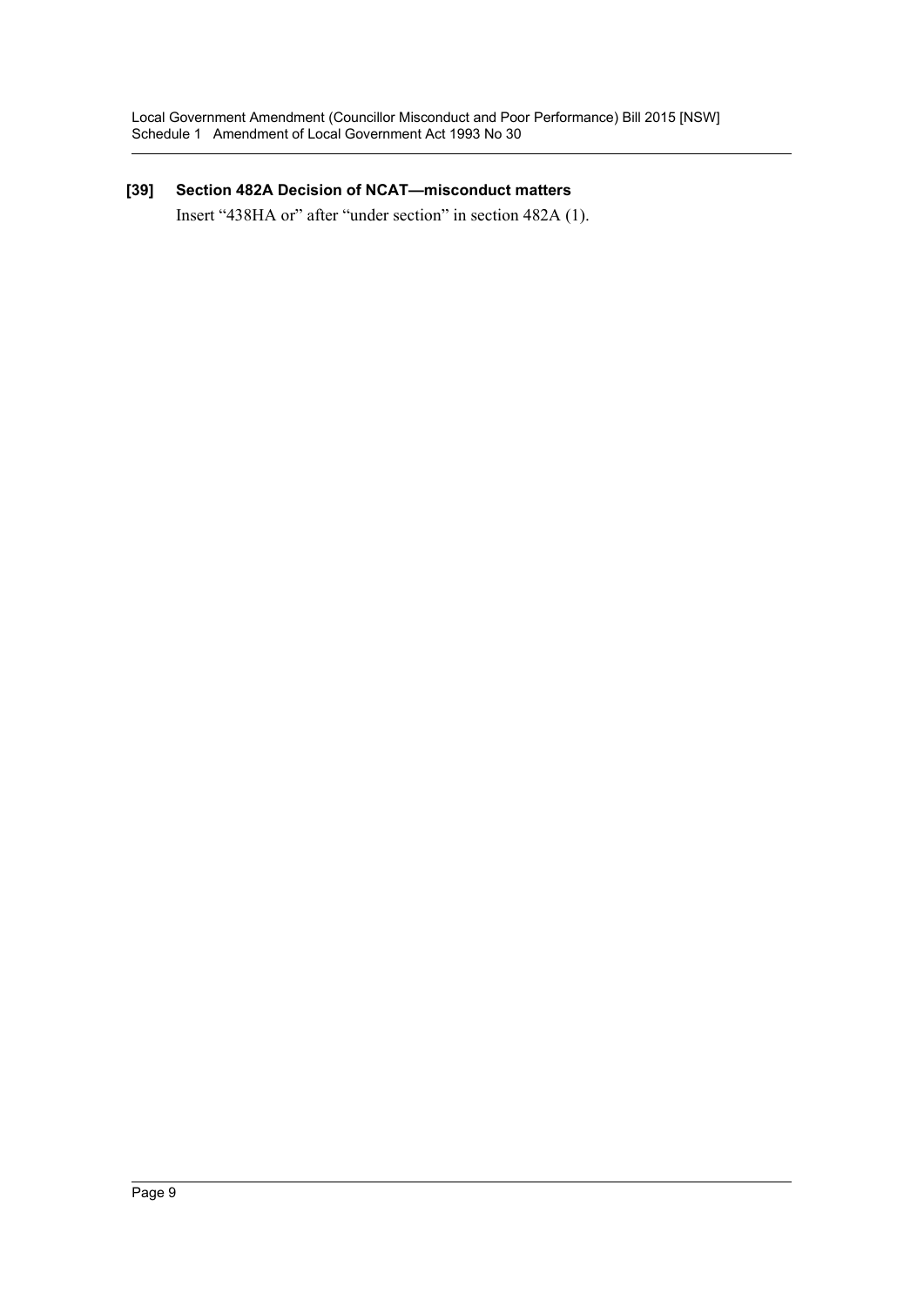Local Government Amendment (Councillor Misconduct and Poor Performance) Bill 2015 [NSW] Schedule 2 Law revision amendments of Local Government Act 1993 No 30

## <span id="page-10-0"></span>**Schedule 2 Law revision amendments of Local Government Act 1993 No 30**

## **[1] The whole Act (except Schedule 8 and where otherwise amended by this Act)**

Omit "Director-General" and "Director-General's" wherever occurring.

Insert instead "Departmental Chief Executive" and "Departmental Chief Executive's", respectively.

#### **[2] Sections 36A (1) (paragraph (a) of the definition of "relevant Director") and (3) (a), 36B (1) (paragraph (a) of the definition of "relevant Director") and 36D (3) (d)**

Omit "Director-General of National Parks and Wildlife" wherever occurring.

Insert instead "Chief Executive of the Office of Environment and Heritage".

#### **[3] Section 36A (1) (paragraph (b) of the definition of "relevant Director") and 36B (1) (paragraph (b) of the definition of "relevant Director")**

Omit "Director of NSW Fisheries" wherever occurring.

Insert instead "Secretary of the Department of Industry, Skills and Regional Development".

## **[4] Section 36A (3) (a)**

Omit "Director of Fisheries".

Insert instead "Secretary of the Department of Industry, Skills and Regional Development".

## **[5] Section 54P (2)–(4)**

Omit "Director-General of the Department of Environment, Climate Change and Water" wherever occurring.

Insert instead "Chief Executive of the Office of Environment and Heritage".

#### **[6] Sections 261 (2) (b), 400J (2) (a), 400K (1) (b) and 614 (2) (b) and clause 5 (1) (g) of Schedule 2**

Omit "an officer of" wherever occurring. Insert instead "a person employed in".

## **[7] Section 400J (2) (b) and (c)**

Omit the paragraphs. Insert instead:

- (b) the Secretary of the Treasury (or a person employed in the Treasury nominated by the Secretary),
- (c) the Secretary of the Department of Premier and Cabinet (or a person employed in that Department nominated by that Secretary),

## **[8] Section 400J (2) (e)**

Omit the paragraph. Insert instead:

(e) the Secretary of the Department of Planning and Environment (or a person employed in that Department nominated by that Secretary),

## **[9] Section 606 (1)**

Omit "Government Department". Insert instead "Public Service agency".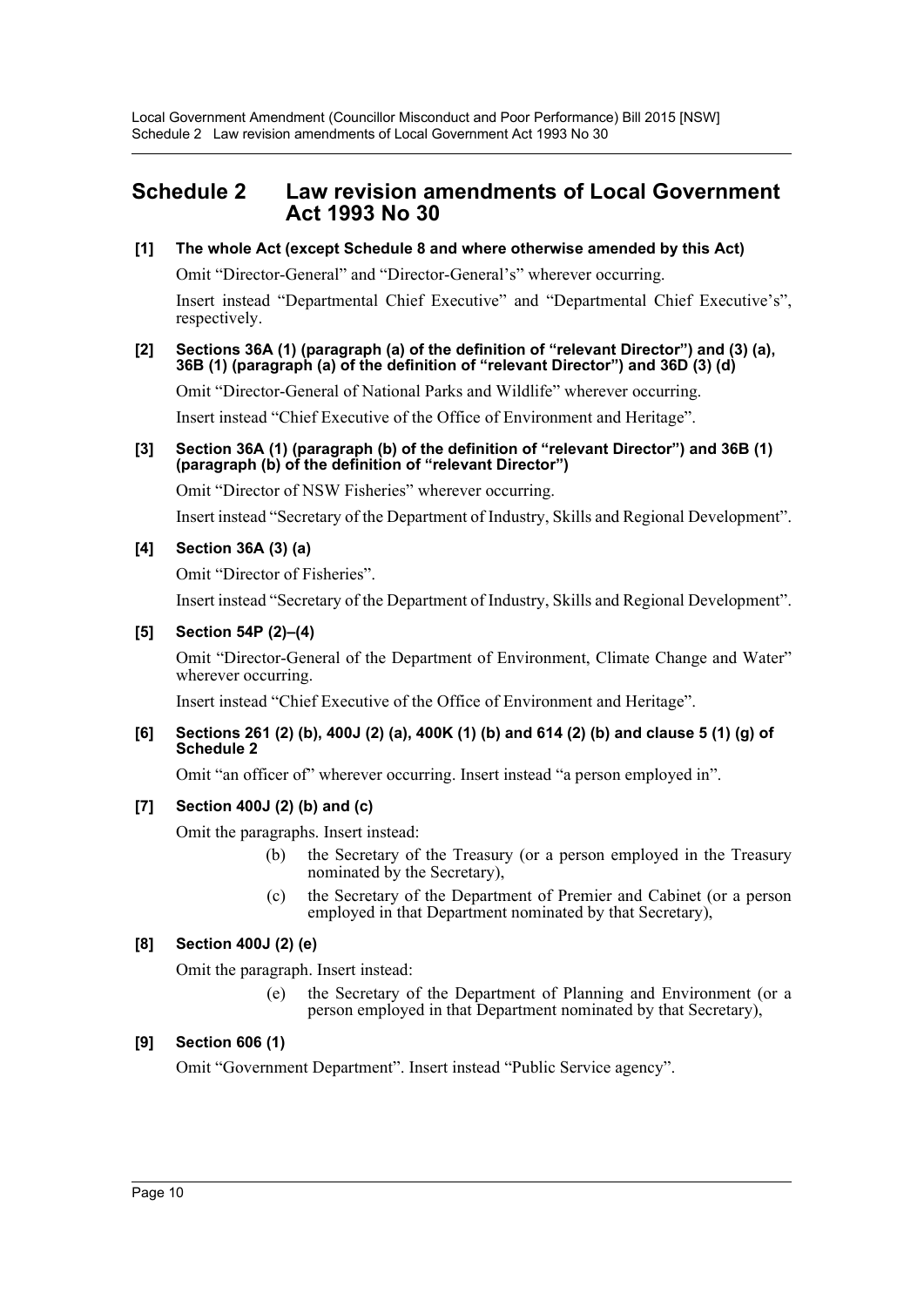Local Government Amendment (Councillor Misconduct and Poor Performance) Bill 2015 [NSW] Schedule 2 Law revision amendments of Local Government Act 1993 No 30

## **[10] Section 639 (2) (b)**

Omit the paragraph. Insert instead:

(b) that is a device or fitting of a type other than a type approved for such connection by the Secretary of the Department of Finance, Services and Innovation or by a person authorised by that Secretary to grant such an approval,

## **[11] Section 684 (d)**

Omit the paragraph. Insert instead:

(d) in any case by a person employed in the Ministry of Health appointed by the Secretary of the Ministry of Health, generally or in respect of any special proceedings, or

## **[12] Section 694 (2)**

Omit "an officer of the Department of Health".

Insert instead "a person employed in the Ministry of Health".

## **[13] Section 708 (2)**

Omit "a Department" and "the Department head".

Insert instead "a Public Service agency" and "the head of the agency", respectively.

## **[14] Section 733 (7) (c)**

Omit the paragraph. Insert instead:

(c) a Public Service employee, and

## **[15] Sections 741 (2) (f) and 742 (7)**

Omit "Director-General of New South Wales Fire Brigades" wherever occurring. Insert instead "Commissioner of Fire and Rescue NSW".

## **[16] Section 745 (2)**

Omit "member of staff of". Insert instead "person employed in".

## **[17] Schedule 2, clause 2 (1) (b)**

Omit "who is an officer of". Insert instead "employed in".

## **[18] Schedule 2, clause 5 (1) (g)**

Omit "or officer". Insert instead "or employee".

## **[19] Dictionary, definition of "Department"**

Omit the definition. Insert instead:

*Department* or *Department of Local Government* means the Office of Local Government.

*Departmental Chief Executive* means the Chief Executive of the Office of Local Government.

#### **[20] Dictionary, definition of "Director-General"**

Omit the definition.